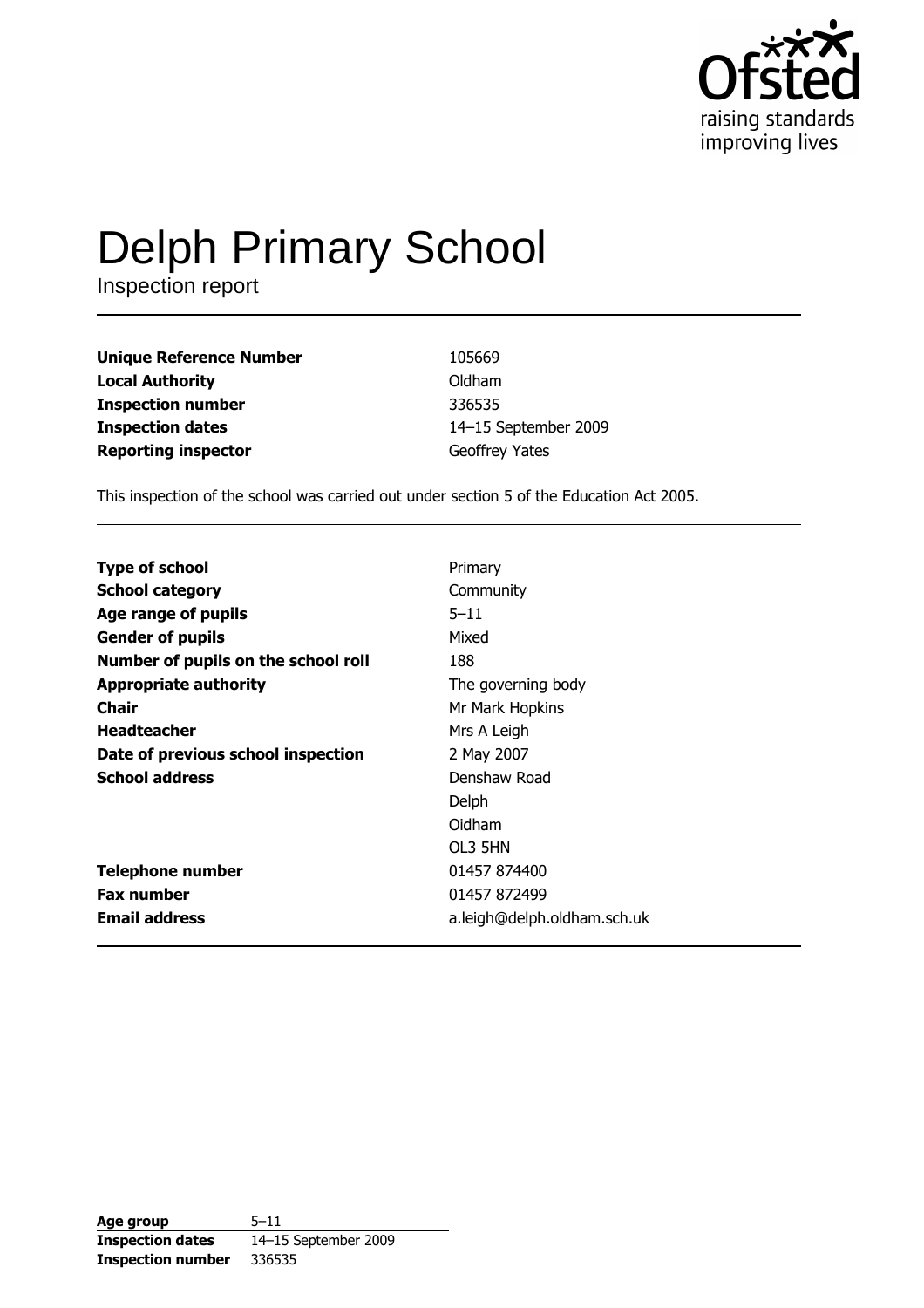The Office for Standards in Education, Children's Services and Skills (Ofsted) regulates and inspects to achieve excellence in the care of children and young people, and in education and skills for learners of all ages. It regulates and inspects childcare and children's social care, and inspects the Children and Family Court Advisory Support Service (Cafcass), schools, colleges, initial teacher training, work-based learning and skills training, adult and community learning, and education and training in prisons and other secure establishments. It rates council children's services, and inspects services for looked after children, safequarding and child protection.

Further copies of this report are obtainable from the school. Under the Education Act 2005, the school must provide a copy of this report free of charge to certain categories of people. A charge not exceeding the full cost of reproduction may be made for any other copies supplied.

If you would like a copy of this document in a different format, such as large print or Braille, please telephone 08456 404045, or email enquiries@ofsted.gov.uk.

You may copy all or parts of this document for non-commercial educational purposes, as long as you give details of the source and date of publication and do not alter the documentation in any way.

Royal Exchange Buildings St Ann's Square Manchester M2 7LA T: 08456 404045 Textphone: 0161 618 8524 E: enquiries@ofsted.gov.uk W: www.ofsted.gov.uk © Crown copyright 2009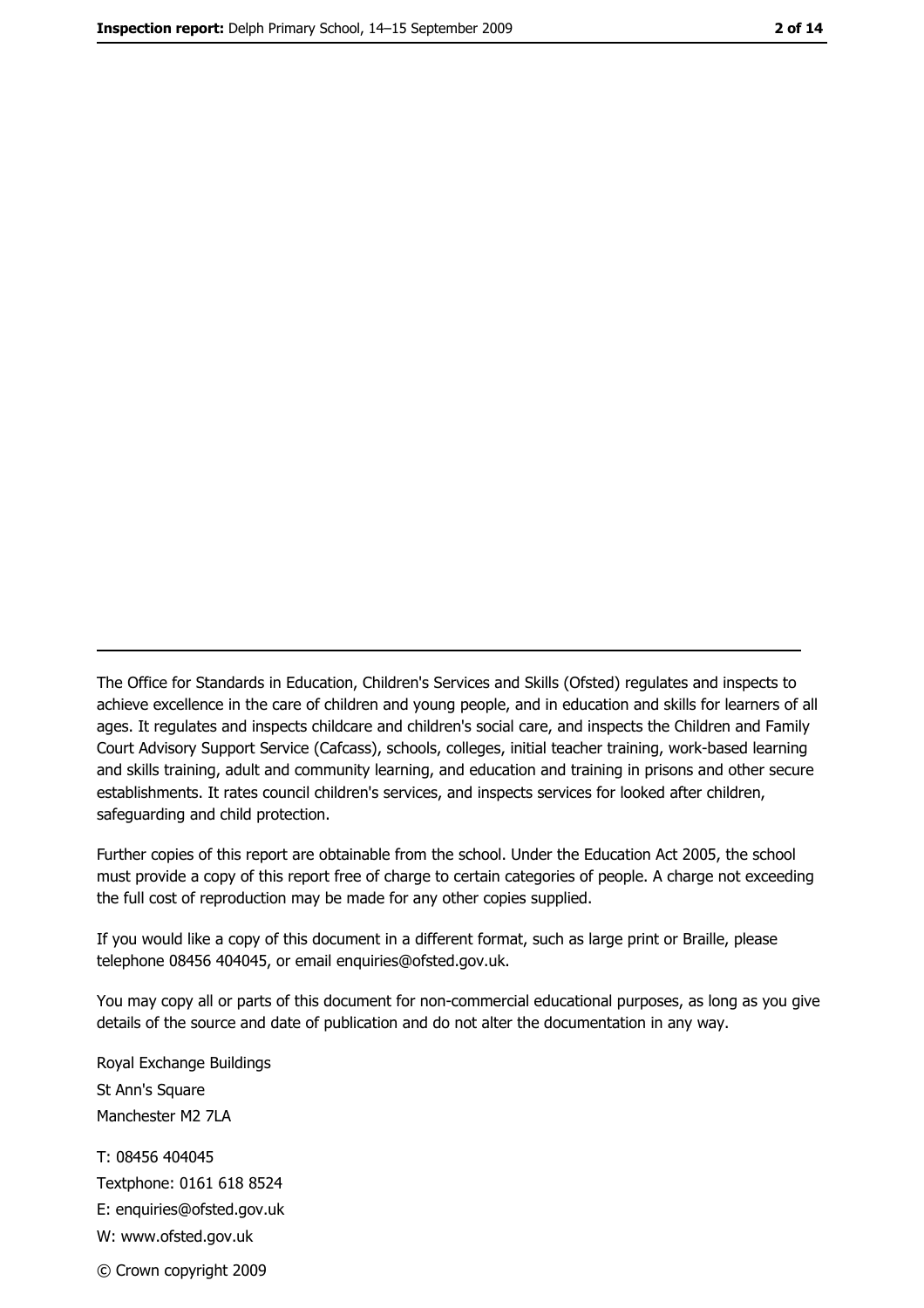# **Introduction**

This inspection was carried out by three additional inspectors. The inspectors visited 11 lessons and held meetings with the headteacher, governors, staff, groups of pupils, parents and the School Improvement Partner. They observed the school's work, and looked at the school improvement plan, minutes of meetings of the governing body, pupils' current work and assessment data. They analysed the questionnaires returned by pupils, parents and staff.

- the quality of provision in the Early Years Foundation Stage  $\blacksquare$
- the challenge given to pupils to use their basic skills well across the curriculum  $\blacksquare$
- the effectiveness of community cohesion  $\blacksquare$
- the impact of a new programme of study for pupils' personal development  $\blacksquare$

### **Information about the school**

This is a smaller than average village primary school. The proportion of pupils eligible for a free schools meal is below average, as is the proportion of those with special educational needs and/or disabilities. A very large majority of the pupils are of White British heritage. The school has received many awards including Healthy School's and Eco Green Flag. The week of the inspection was the first full-time week for the children in the Reception Year. On the school site there is childcare provision, including a breakfast club, that is not managed by the governing body. This was the subject of a separate inspection whose report can be found on the Ofsted website.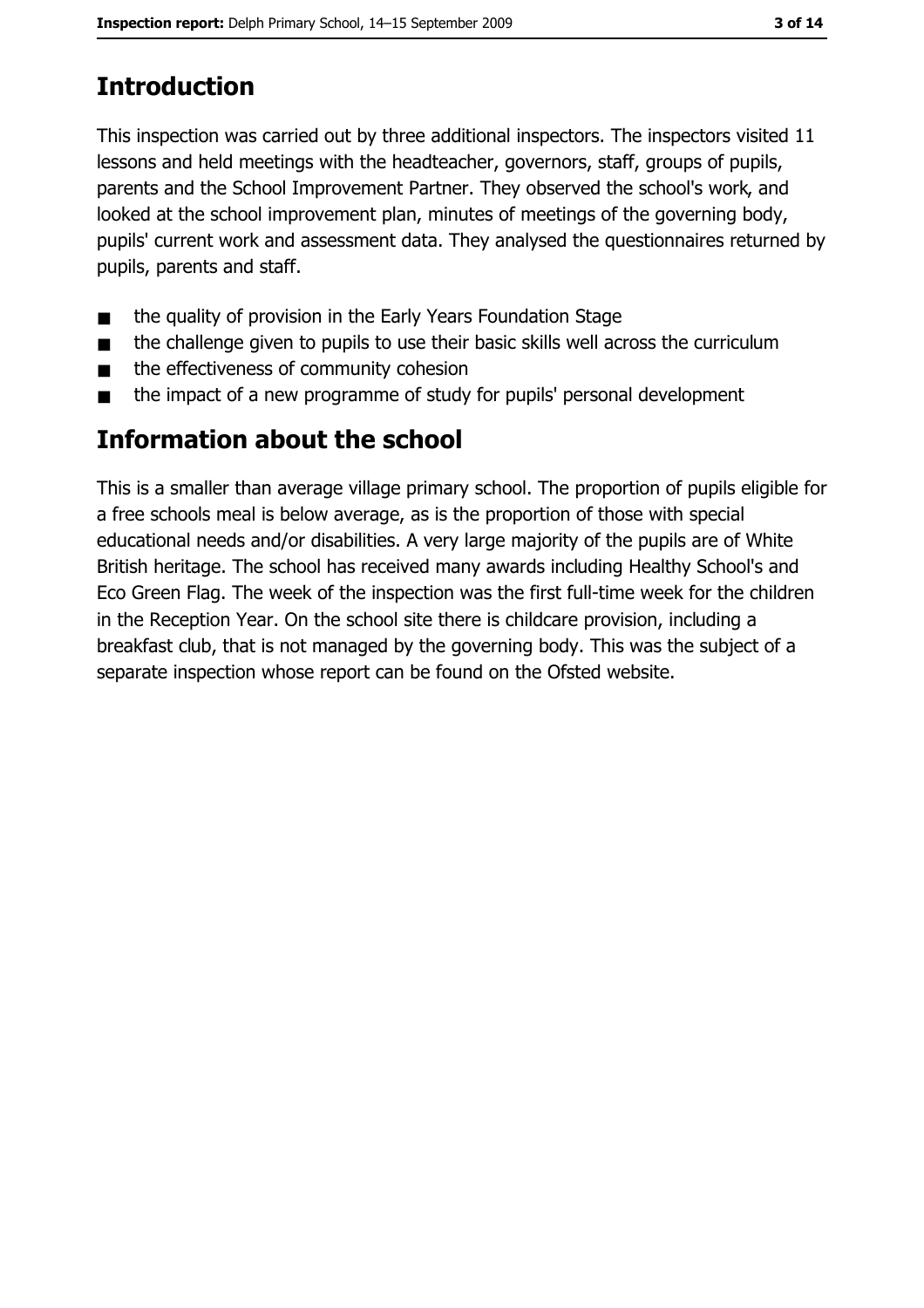## **Inspection judgements**

#### Overall effectiveness: how good is the school?

#### The school's capacity for sustained improvement

#### **Main findings**

This is an outstanding school. It provides a very secure, inclusive and welcoming environment, with all required safeguarding and child protection measures firmly in place. The high level of care, support and guidance provided by the staff are major contributors to the success of the school. A very well planned curriculum ensures pupils' needs are met exceptionally well. As a result, pupils develop their basic skills to a high degree and are given plenty of opportunities to use them in other subjects. The curriculum for arts and sport is very strong. Parents overwhelmingly recognise how well the staff challenge and support their children to achieve to their capabilities. The outcomes for pupils are outstanding because good teaching year-on-year, together with an excellent curriculum promotes pupils' achievement very well.

Pupils attain high standards in English, mathematics and science by the end of Year 6. They make excellent progress in their learning and their achievement is outstanding. This includes pupils with special educational needs and/or disabilities, because the teaching is consistently good. Pupils' personal development and well-being are also promoted extremely well so that they transfer to high school very well equipped for the next stage of their lives. Their spiritual, moral, social and cultural development is also of a very high standard. Outstanding partnerships such as the links established with local, national and international groups support pupils' learning and their understanding of the community. Pupils show in their acceptance of responsibility and their friendliness and care for each other that they know how to contribute well as members of the community.

Teaching assistants contribute effectively to pupils' learning and progress The use of visiting staff, including a sports coach enhances provision and learning further. Teachers and pupils form very good relationships and this ensures that pupils quickly feel at home in their new classes and are ready to learn. Classrooms are organised very well with good use made of information and communication technology. The school tracks pupils' progress and sets challenging targets to improve performance, but pupils are not involved sufficiently in setting targets of how they might improve their own work. A number of pupils commented that they would like to be more involved in knowing what their individual targets might be. In the Early Years Foundation Stage the good quality learning experiences found in the classroom are not matched by the outside activities. This is because of difficulties in accessing the area which makes it very difficult to fully incorporate into the provision.

The school's self evaluation is accurate and very effective and as a result the school knows what it needs to do next to improve and takes decisive action to improve outcomes for all groups of pupils. Issues from the previous inspection have been

4 of 14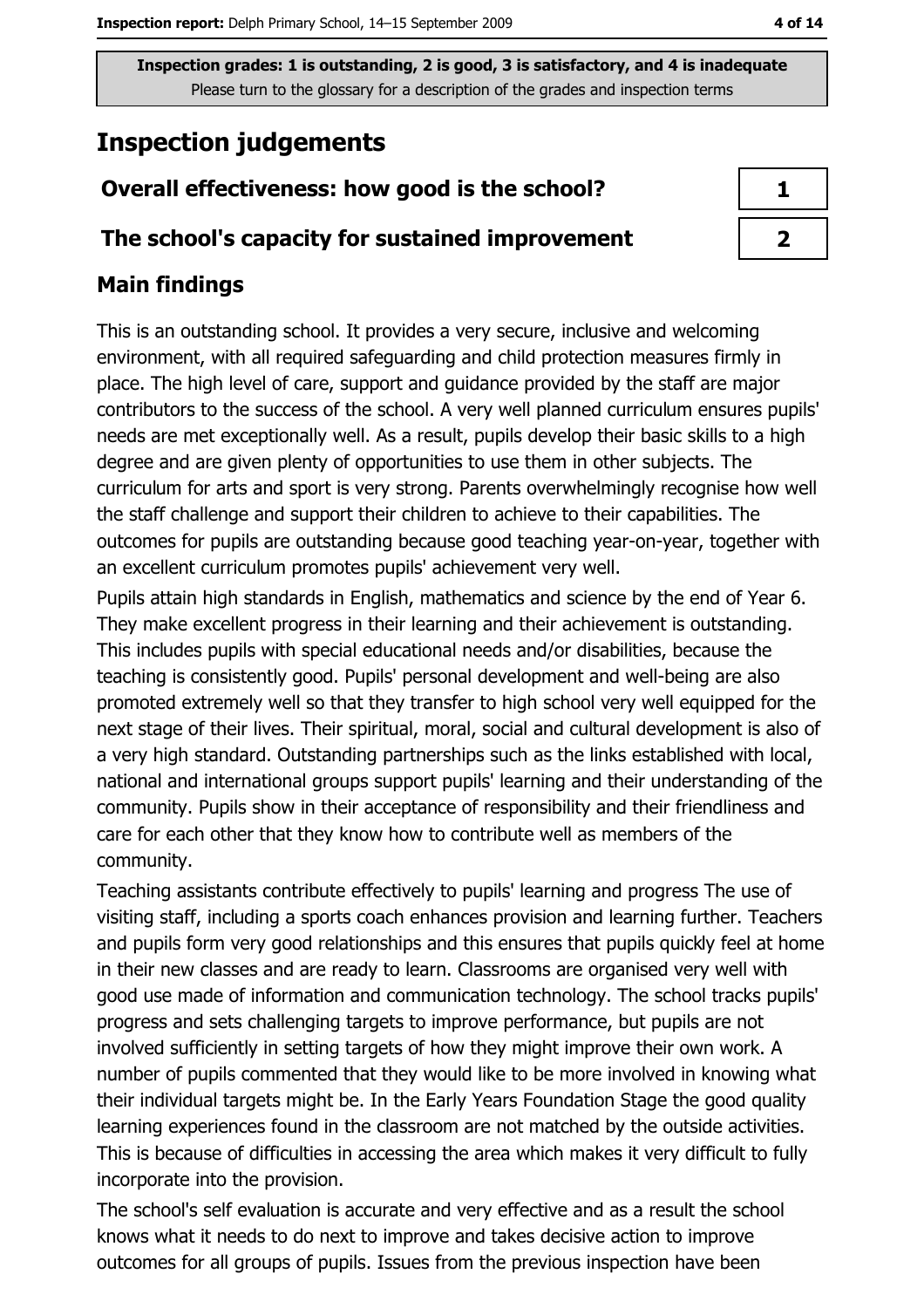addressed successfully. The headteacher with the support of the deputy headteacher provides very strong leadership and ensures the needs of all children are met and that they become very good citizens. The school's capacity for sustained improvement is good as demonstrated by pupils improved achievement and attainment since the last inspection. Partnerships with parents are excellent as are the school's partnerships with the local community and other schools. The governors provide good support and challenge for the school.

#### What does the school need to do to improve further?

- Ensure that pupils are clear about what steps they need to take to improve their  $\blacksquare$ work by:
	- helping them understand the levels to be attained in English and mathematics  $\equiv$
	- arranging regular opportunities for pupils to talk about what targets are best for them
	- ensuring that targets are set, monitored and achieved during the year.
- Improve the outdoor provision for children in the Early Years Foundation Stage so  $\blacksquare$ that it matches the good quality of learning indoors.

#### **Outcomes for individuals and groups of pupils**

High standards in English, mathematics and science at the end of Year 6 are the norm. The work of the present Year 6 shows this is set to continue. There is no noticeable variation in the performance of different groups of pupils. Pupils' progress, achievement, learning and enjoyment are outstanding. This is because the work they are asked to do is interesting, pupils concentrate very well and quickly settle to the tasks. Pupils' behaviour is excellent, as is their attitude to work. They thoroughly enjoy their studies and are keen to take part and to offer suggestions. A very good example was seen in a Year 2 literacy lesson where all groups of pupils responded enthusiastically when asked to demonstrate their knowledge of full stops, capital letters and exclamation marks. The quality of learning dips very occasionally when teachers take insufficient time to ensure all pupils fully understand an aspect of what is being taught. Pupils with special educational needs and/or disabilities, including those with a statement of special educational need, respond very successfully to well-targeted intervention and support in lessons. Their progress is tracked very well and the information used to ensure they make outstanding progress. Pupils have an excellent understanding of how to live healthily and of the importance of regular exercise. There is a very good uptake by pupils of the wide range of sport related extra-curricular activities. Pupils say that they feel very safe in school. Pupils undertake many roles to contribute to the school's work, including looking after younger pupils, through involvement in the school council or as a member of the Eco group. They have very good moral and social awareness and understanding of beliefs, customs and cultures different from their own. Pupils are very aware of the importance of respecting others and this message is a key part of the

 $\mathbf{1}$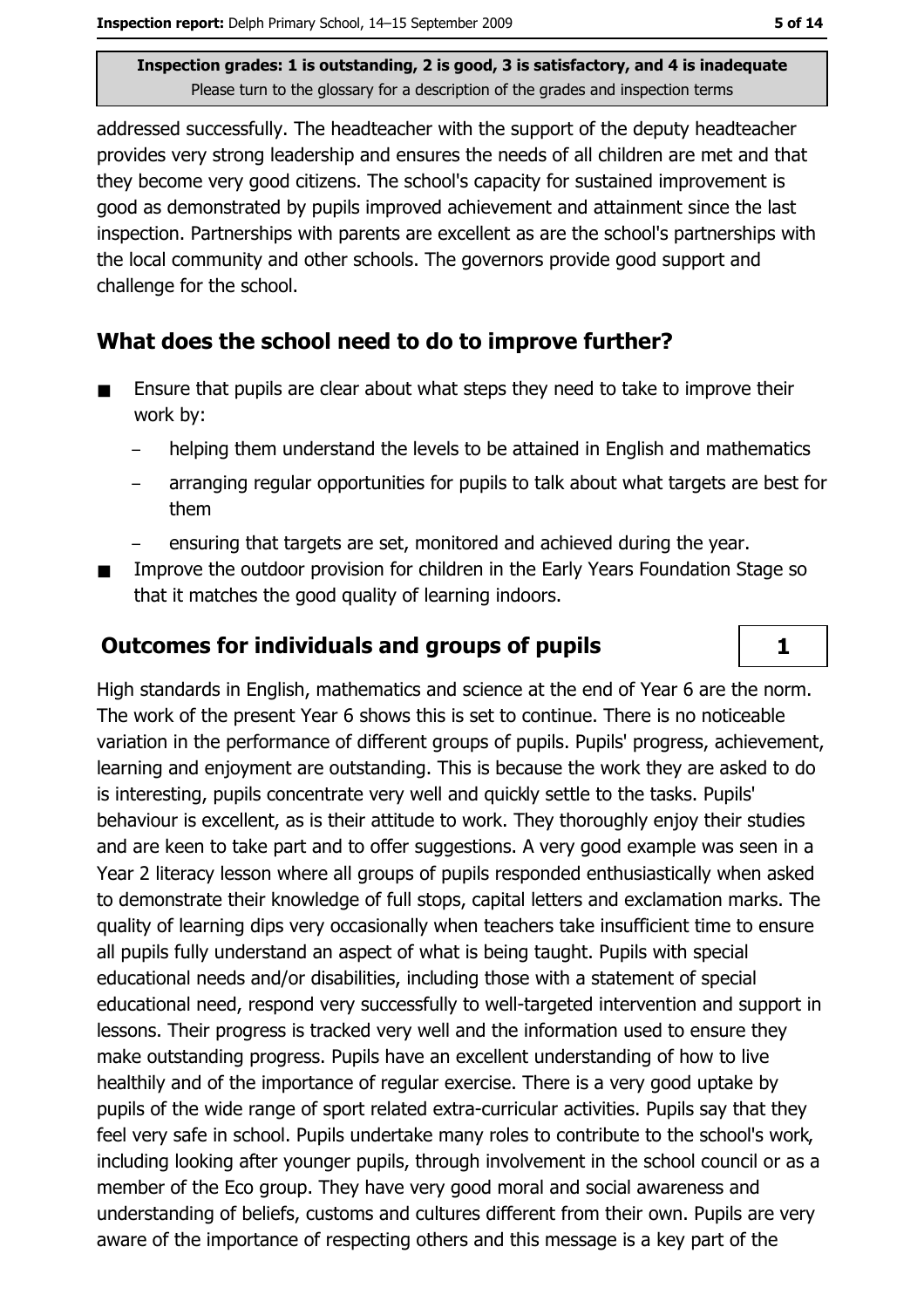school's code of conduct. Pupils arrive punctually and attendance is above average.

These are the grades for pupils' outcomes

| Pupils' achievement and the extent to which they enjoy their learning                                                     |   |
|---------------------------------------------------------------------------------------------------------------------------|---|
| Taking into account:<br>Pupils' attainment <sup>1</sup>                                                                   | 1 |
| The quality of pupils' learning and their progress                                                                        | 1 |
| The quality of learning for pupils with special educational needs and/or<br>disabilities and their progress               |   |
| The extent to which pupils feel safe                                                                                      | 1 |
| <b>Pupils' behaviour</b>                                                                                                  |   |
| The extent to which pupils adopt healthy lifestyles                                                                       | 1 |
| The extent to which pupils contribute to the school and wider community                                                   | 1 |
| The extent to which pupils develop workplace and other skills that will<br>contribute to their future economic well-being |   |
| Taking into account:<br>Pupils' attendance <sup>1</sup>                                                                   | 2 |
| The extent of pupils' spiritual, moral, social and cultural development                                                   | 1 |

#### How effective is the provision?

Teaching is of a good quality. Despite the inspection taking place very early in the term all members of staff have already established very good relationships with the pupils and good classroom routines. Where teaching is at its best teachers are not afraid to change the course of their lessons if things are not going as well as they might. Teachers plan interesting lessons, but occasionally opportunities are missed to use questions well. As a result, they are not always alert to pupils' lack of understanding. There are good assessment systems in place to support learning, with feedback given to pupils about how well they are doing. However, there is a lack of consistency across the school in providing pupils with information about what they can do themselves to improve their work.

The curriculum provides many opportunities for pupils to use and apply their basic skills in other subjects. There are significant strengths in provision for the arts, a modern foreign language and music which impact very well on pupils' enjoyment of school.

The grades for attainment and attendance are: 1 is high; 2 is above average; 3 is broadly average; and 4 is low.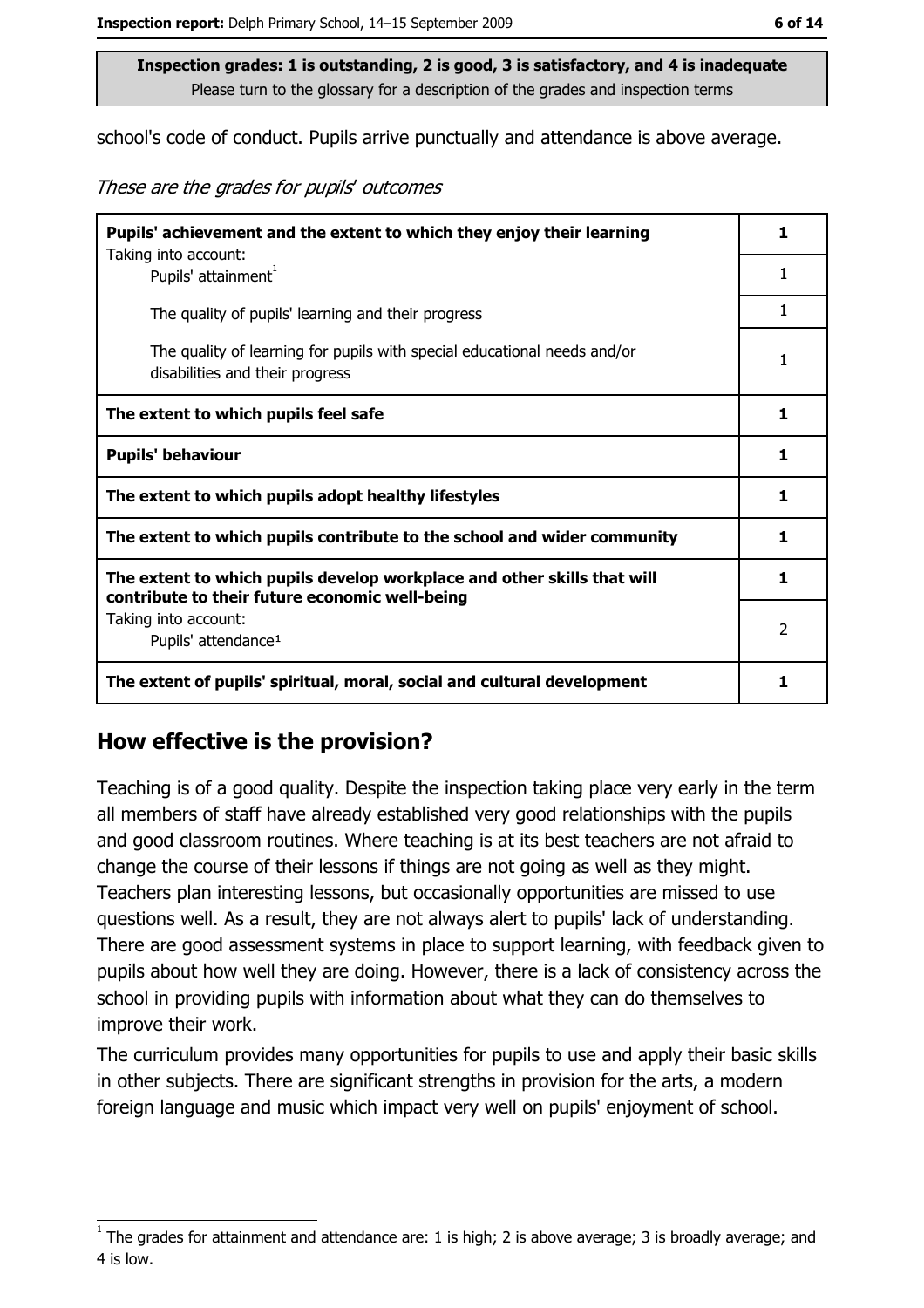Through activities such as being involved in business challenges to cost, produce and sell greeting cards to raise funds for a chosen charity, the pupils are really challenged to use and develop their skills. Pupils' understanding of cultural diversity is promoted strongly by links with other schools. There are rigorous systems to keep pupils safe and excellent programmes to promote their personal, social and emotional development. All groups of pupils benefit from the exceptional level of personal attention and care. The school is extremely effective at providing whatever is needed, for example, through the adaptations to the building being carried out to enable the needs of pupils with physical disabilities to be met. Links with parents are strong, and parents whose children have special educational needs and/or disabilities are fully involved in the actions taken to support them.

These are the grades for the quality of provision

| The quality of teaching                                                                                    |  |
|------------------------------------------------------------------------------------------------------------|--|
| Taking into account:                                                                                       |  |
| The use of assessment to support learning                                                                  |  |
| The extent to which the curriculum meets pupils' needs, including, where<br>relevant, through partnerships |  |
| The effectiveness of care, guidance and support                                                            |  |

#### How effective are leadership and management?

The headteacher and the senior leadership team have a clear and accurate understanding of the school's main strengths and weaknesses. They are highly successful in promoting care and respect for others and the needs of the individual resulting in any forms of discrimination being eradicated and equality of opportunity being fully embedded in school practice. Leaders make effective use of a range of monitoring activities to secure improvements in provision and outcomes for pupils. This has ensured that pupils achieve exceedingly well and strongly enjoy their learning. In this respect the contribution of the headteacher is outstanding. The effectiveness of leaders and managers at all levels to embed ambition, drive improvement and to lead teaching and learning is good. Recent staff changes have meant that middle leaders have not yet had time to become fully effective leaders but they are being supported well in developing their roles Safeguarding procedures are of high quality, contributing significantly to the confidence that both pupils and parents have in the quality of the school's care. Despite the school being in a rural area numerous partnerships are firmly in place with other schools, local churches and community groups and businesses. These help to promote pupils' excellent personal development and enjoyment of school. Partnerships with parents are outstanding. For example, governors have undertaken their own surveys of parental views and taken action to tackle issues that arose. The school makes a good contribution to community cohesion and has strong links with the local community and further afield. For example, there are links with two schools each in totally different areas and with a school in Africa. Governors use their expertise well and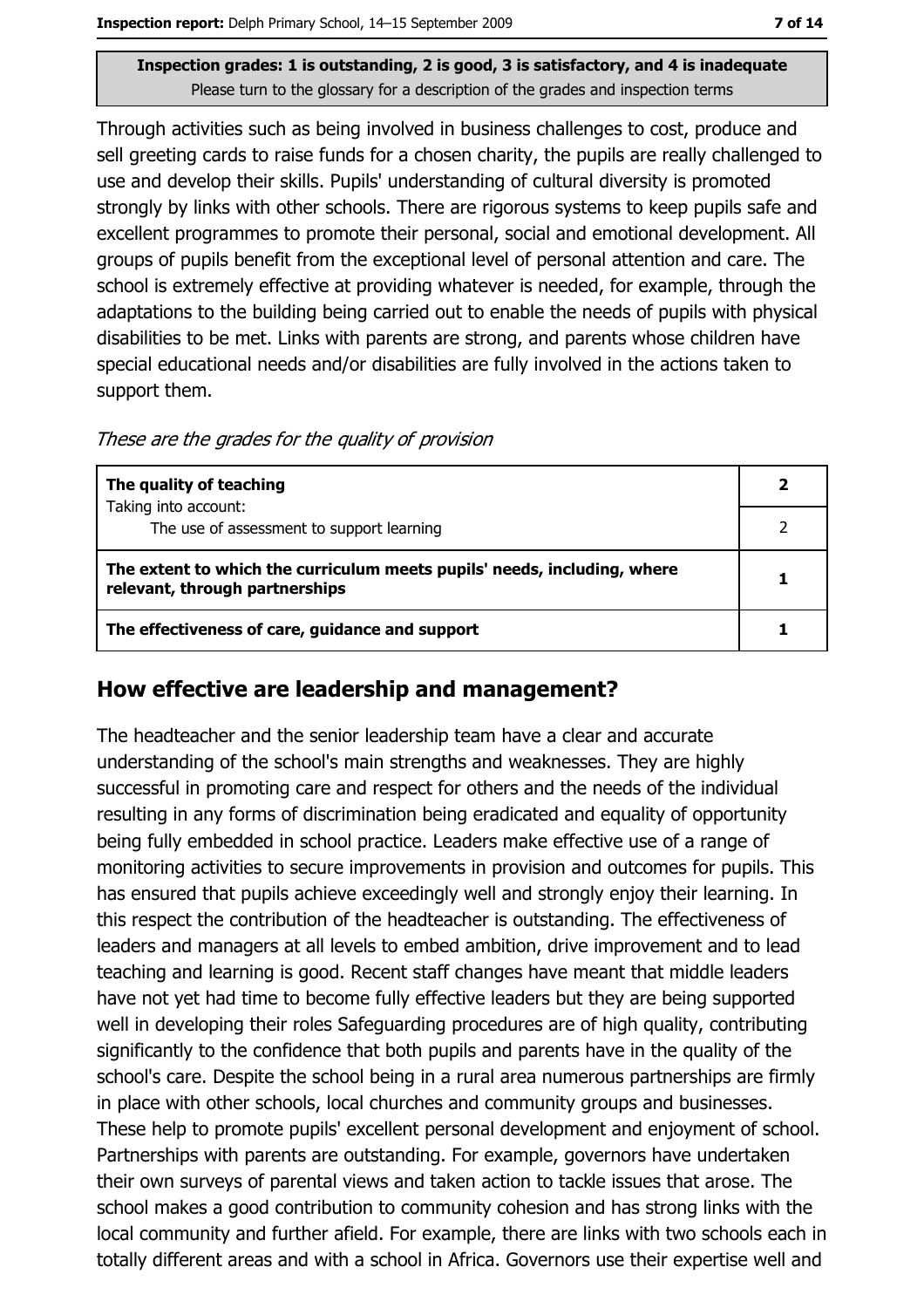are very aware of the school's effectiveness. Improvements to the school's tracking system have helped staff to gain a secure understanding of the rates of progress of individual pupils, although not enough use is made of this information to inform pupils of the steps they need to take to improve their work further.

These are the grades for leadership and management

| The effectiveness of leadership and management in embedding ambition and<br>driving improvement                                                                     | 2                       |
|---------------------------------------------------------------------------------------------------------------------------------------------------------------------|-------------------------|
| Taking into account:<br>The leadership and management of teaching and learning                                                                                      | 2                       |
| The effectiveness of the governing body in challenging and supporting the<br>school so that weaknesses are tackled decisively and statutory responsibilities<br>met | $\overline{\mathbf{2}}$ |
| The effectiveness of the school's engagement with parents and carers                                                                                                | 1                       |
| The effectiveness of partnerships in promoting learning and well-being                                                                                              | 1.                      |
| The effectiveness with which the school promotes equality of opportunity and<br>tackles discrimination                                                              | 1                       |
| The effectiveness of safeguarding procedures                                                                                                                        | 1                       |
| The effectiveness with which the school promotes community cohesion                                                                                                 | 2                       |
| The effectiveness with which the school deploys resources to achieve<br>value for money                                                                             | 1                       |

#### **Early Years Foundation Stage**

Children start school with levels of skill that are typical for children of this age. By the time they enter Year 1 they exceed the expectations for their age in all areas of learning and achieve well. The very caring and nurturing ethos within the class, with children's safety and welfare paramount, ensures children settle quickly, feel safe and begin to develop confidence in learning. They get on well with each other and begin to form friendships. For example, they willingly share toy medical equipment in role play in the 'medical centre'. The quality of provision within the classroom is good and as a result pupils become fully engrossed in a range of meaningful activities and make good progress. Teaching and learning are of good quality and teaching support is effective. Children's learning is most effective when extra help is available. The children have many opportunities to follow their interests in self-chosen activities. For example, they develop their counting skills by adding up the number of sand castles they make. Children's more formal learning is well planned and purposeful. Teacher led sessions to develop children's knowledge of letter sounds are enjoyable because of the very effective use of eye-catching resources. The outside area - directly accessible from the classroom for children to learn in the fresh air - is insufficient in its extent and quality.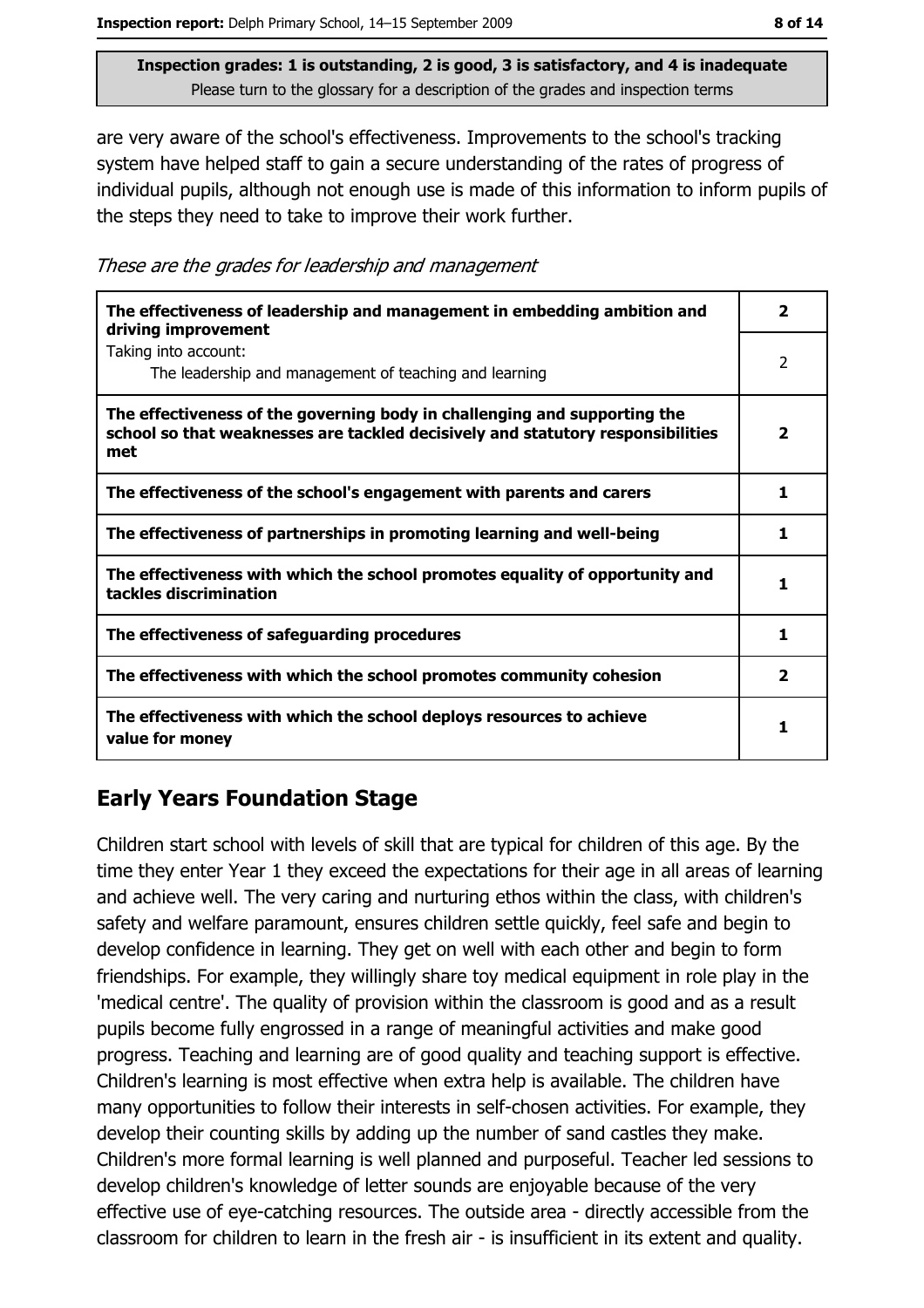Inspection report: Delph Primary School, 14-15 September 2009

Inspection grades: 1 is outstanding, 2 is good, 3 is satisfactory, and 4 is inadequate Please turn to the glossary for a description of the grades and inspection terms

This reduces the overall quality of provision to good. The Early Years Foundation Stage is well led and managed. The leader has a good knowledge of the Early Years curriculum and is well aware of the limitations of the outside area. Very good assessment procedures are in place. For example, records show identification has already been made of a child who is potentially gifted and talented. There are very good relationships with parents and the pre-school group from which children transfer.

These are the grades for the Early Years Foundation Stage

| <b>Overall effectiveness of the Early Years Foundation Stage</b><br>Taking into account:     | $\mathbf{2}$ |
|----------------------------------------------------------------------------------------------|--------------|
| Outcomes for children in the Early Years Foundation Stage                                    |              |
| The quality of provision in the Early Years Foundation Stage                                 |              |
| The effectiveness of leadership and management of the Early Years<br><b>Foundation Stage</b> | 2            |

#### **Views of parents and carers**

The school undertakes its own review of parental opinions, which may explain the low return of questionnaires. Parents who did reply are overwhelmingly positive about aspects of school life, including the way in which the school cares for and educates their children. Praise from parents of pupils with individual needs is immensely positive and came across strongly during a meeting with parents held during the inspection. Some parents took time to add comments to the questionnaires they returned to reinforce the strength of their positive views, which are endorsed by inspection evidence. Almost no concerns were raised, but the very few that were made were not found to be significant by the inspectors.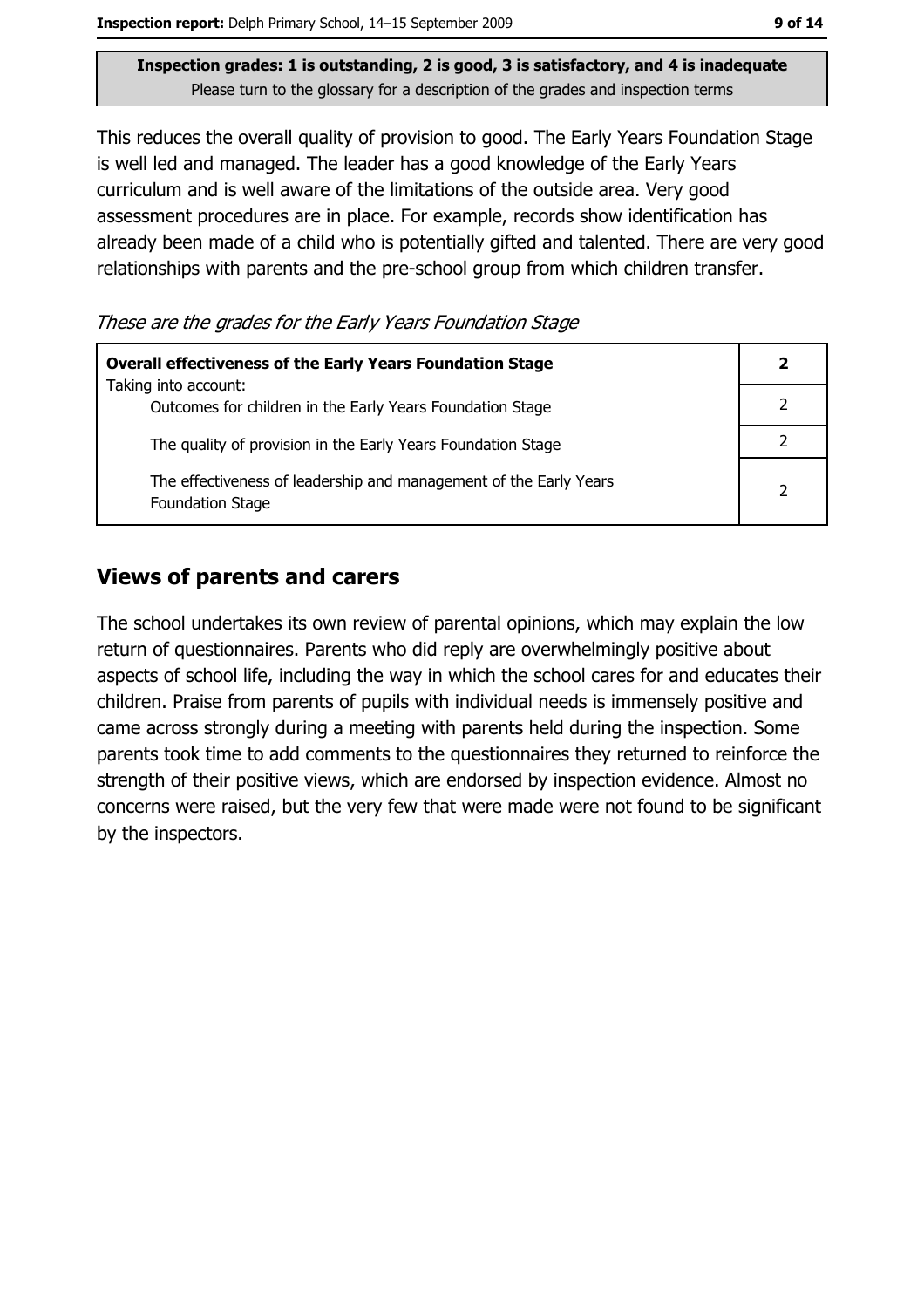#### Responses from parents and carers to Ofsted's questionnaire

Ofsted invited all the registered parents and carers of pupils registered at Delph Primary School to complete a questionnaire about their views of the school.

In the questionnaire, parents and carers were asked to record how strongly they agreed with 13 statements about the school.

The inspection team received 42 completed questionnaires by the end of the on-site inspection. In total, there are 188 pupils registered at the school.

| <b>Statements</b>                                                                                                                                                                                                                                       | <b>Strongly</b><br><b>Agree</b> |               | <b>Agree</b> |               | <b>Disagree</b> |                | <b>Strongly</b><br>disagree |               |
|---------------------------------------------------------------------------------------------------------------------------------------------------------------------------------------------------------------------------------------------------------|---------------------------------|---------------|--------------|---------------|-----------------|----------------|-----------------------------|---------------|
|                                                                                                                                                                                                                                                         | <b>Total</b>                    | $\frac{1}{2}$ | <b>Total</b> | $\frac{0}{0}$ | <b>Total</b>    | $\frac{1}{2}$  | <b>Total</b>                | $\frac{1}{2}$ |
| My child enjoys school                                                                                                                                                                                                                                  | 60                              | 71            | 24           | 29            | 0               | 0              | $\Omega$                    | 0             |
| The school keeps my child<br>safe                                                                                                                                                                                                                       | 67                              | 80            | 17           | 20            | $\mathbf 0$     | 0              | $\mathbf{0}$                | 0             |
| The school informs me<br>about my child's progress                                                                                                                                                                                                      | 46                              | 55            | 36           | 43            | $\overline{2}$  | $\overline{2}$ | $\mathbf{0}$                | 0             |
| My child is making enough<br>progress at this school                                                                                                                                                                                                    | 38                              | 45            | 40           | 48            | 6               | 7              | 0                           | 0             |
| The teaching is good at this<br>school                                                                                                                                                                                                                  | 54                              | 64            | 30           | 36            | $\mathbf 0$     | 0              | 0                           | 0             |
| The school helps me to<br>support my child's learning                                                                                                                                                                                                   | 50                              | 60            | 32           | 38            | $\overline{2}$  | $\overline{2}$ | 0                           | 0             |
| The school helps my child to<br>have a healthy lifestyle                                                                                                                                                                                                | 56                              | 67            | 26           | 31            | $\overline{2}$  | $\overline{2}$ | 0                           | 0             |
| The school makes sure that<br>my child is well prepared for<br>the future (for example<br>changing year group,<br>changing school, and for<br>children who are finishing<br>school, entering further or<br>higher education, or<br>entering employment) | 50                              | 60            | 33           | 39            | $\mathbf{1}$    | $\mathbf{1}$   | 0                           | 0             |
| The school meets my child's<br>particular needs                                                                                                                                                                                                         | 39                              | 47            | 40           | 48            | 4               | 5              | 0                           | 0             |
| The school deals effectively<br>with unacceptable behaviour                                                                                                                                                                                             | 37                              | 45            | 39           | 47            | $\overline{4}$  | 5              | 3                           | 4             |
| The school takes account of<br>my suggestions and<br>concerns                                                                                                                                                                                           | 31                              | 38            | 44           | 54            | 5               | 6              | 0                           | 0             |
| The school is led and<br>managed effectively                                                                                                                                                                                                            | 53                              | 64            | 28           | 34            | $\overline{2}$  | $\overline{2}$ | 0                           | $\mathbf 0$   |
| Overall, I am happy with my<br>child's experience at this<br>school                                                                                                                                                                                     | 62                              | 76            | 19           | 23            | $\mathbf{1}$    | $\mathbf{1}$   | $\mathbf 0$                 | 0             |

The table above summarises the responses that parents and carers made to each statement. The percentages indicate the proportion of parents and carers giving that response out of the total number of completed questionnaires. Where one or more parents and carers chose not to answer a particular question, the percentages will not add up to 100%.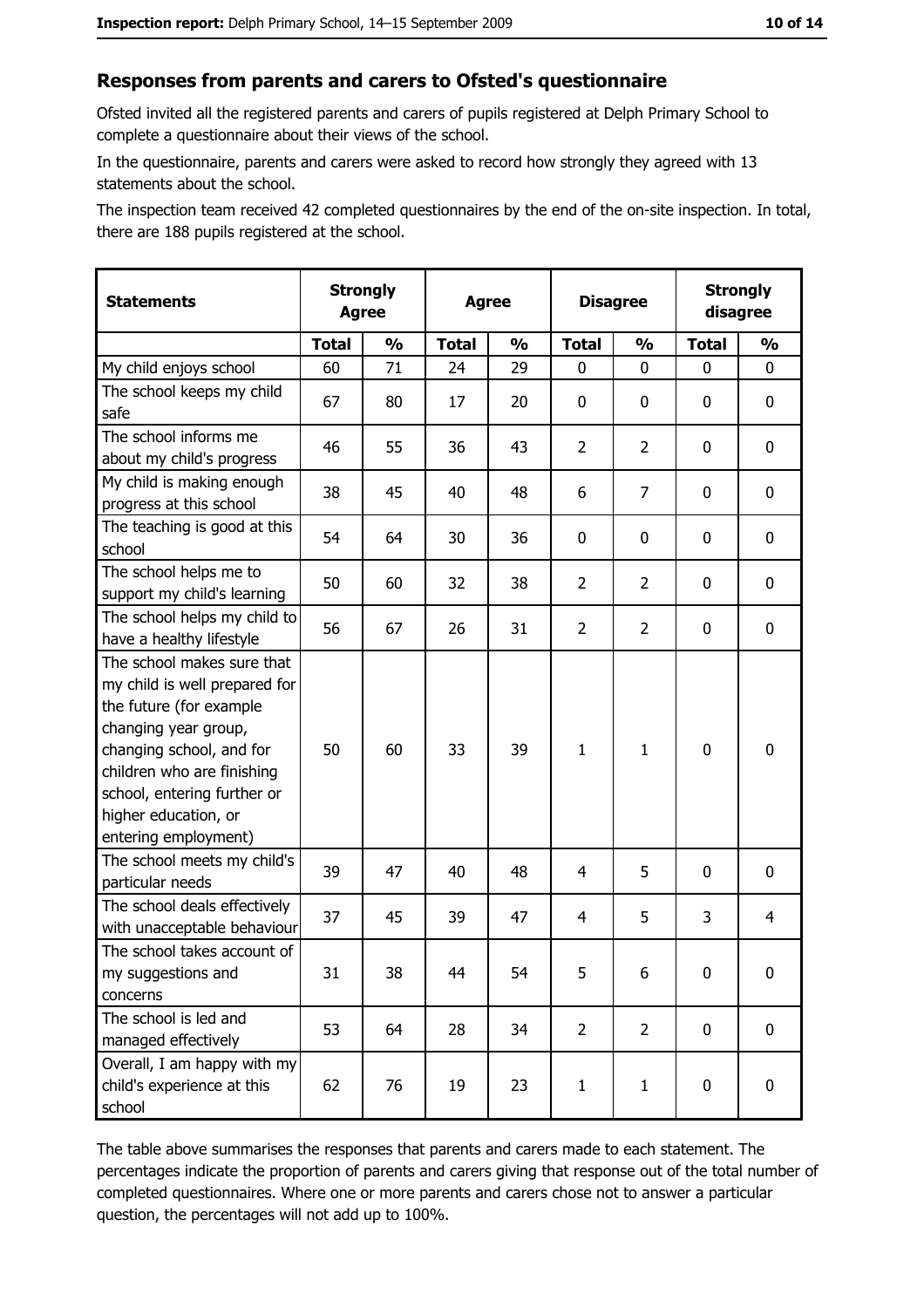## Glossary

| <b>Grade</b> | <b>Judgement</b> | <b>Description</b>                                                                                                                                                                                                               |
|--------------|------------------|----------------------------------------------------------------------------------------------------------------------------------------------------------------------------------------------------------------------------------|
| Grade 1      | Outstanding      | These features are highly effective. An oustanding<br>school provides exceptionally well for its pupils' needs.                                                                                                                  |
| Grade 2      | Good             | These are very positive features of a school. A school<br>that is good is serving its pupils well.                                                                                                                               |
| Grade 3      | Satisfactory     | These features are of reasonable quality. A satisfactory<br>school is providing adequately for its pupils.                                                                                                                       |
| Grade 4      | Inadequate       | These features are not of an acceptable standard. An<br>inadequate school needs to make significant<br>improvement in order to meet the needs of its pupils.<br>Ofsted inspectors will make further visits until it<br>improves. |

## What inspection judgements mean

#### Overall effectiveness of schools inspected between September 2007 and July 2008

|                       | Overall effectiveness judgement (percentage of<br>schools) |      |                     |                   |
|-----------------------|------------------------------------------------------------|------|---------------------|-------------------|
| <b>Type of school</b> | Outstanding                                                | Good | <b>Satisfactory</b> | <b>Inadequate</b> |
| Nursery schools       | 39                                                         | 58   | 3                   | 0                 |
| Primary schools       | 13                                                         | 50   | 33                  | 4                 |
| Secondary schools     | 17                                                         | 40   | 34                  | 9                 |
| Sixth forms           | 18                                                         | 43   | 37                  | $\overline{2}$    |
| Special schools       | 26                                                         | 54   | 18                  | $\overline{2}$    |
| Pupil referral units  | 7                                                          | 55   | 30                  | 7                 |
| All schools           | 15                                                         | 49   | 32                  | 5                 |

New school inspection arrangements were introduced on 1 September 2009. This means that inspectors now make some additional judgements that were not made previously.

The data in the table above were reported in The Annual Report of Her Majesty's Chief Inspector of Education, Children's Services and Skills 2007/08.

Percentages are rounded and do not always add exactly to 100. Secondary school figures include those that have sixth forms, and sixth form figures include only the data specifically for sixth form inspection judgements.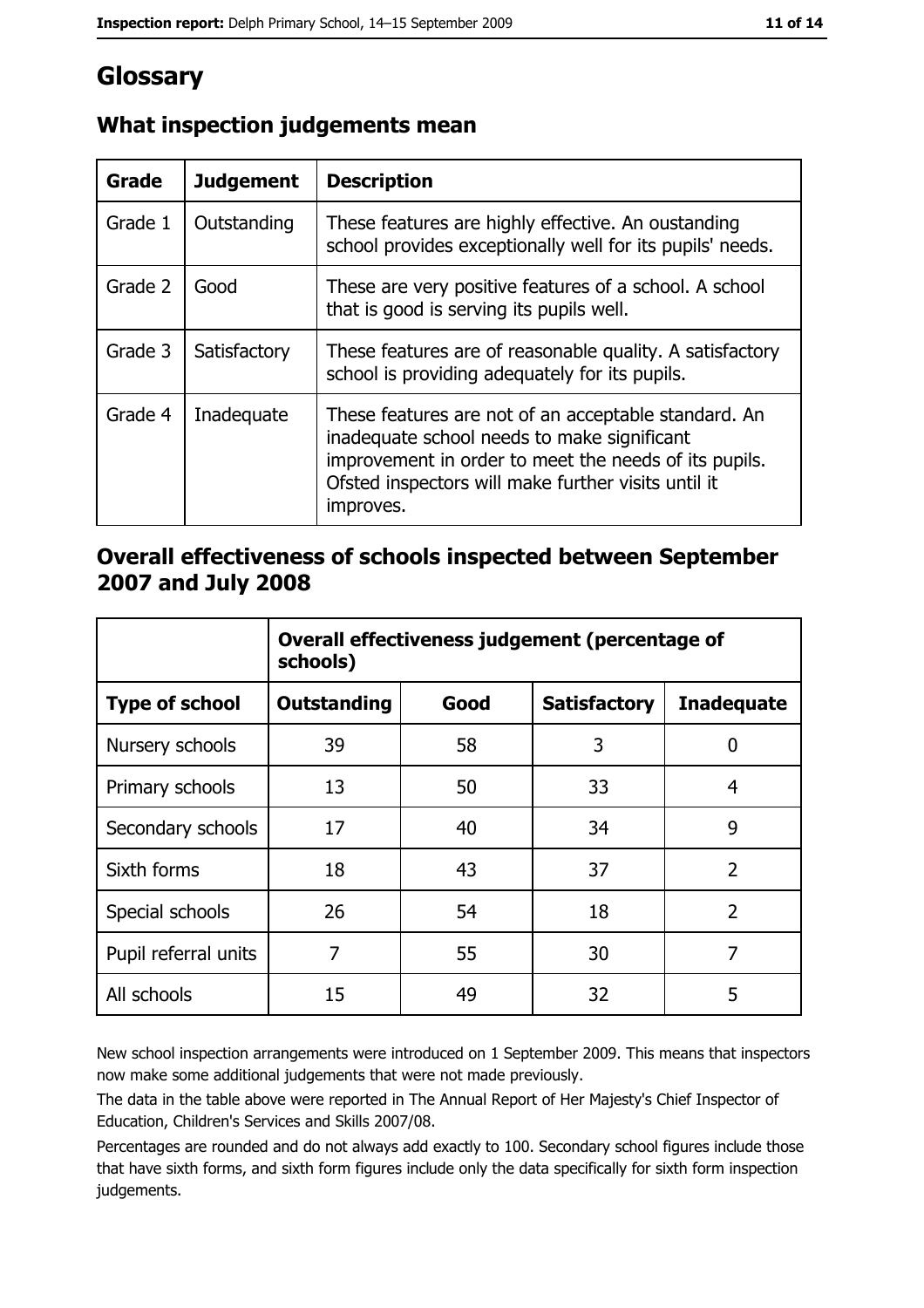## **Common terminology used by inspectors**

| Achievement:                  | the progress and success of a pupil in<br>their learning, development or training.                                                                                                                                                                                                                           |
|-------------------------------|--------------------------------------------------------------------------------------------------------------------------------------------------------------------------------------------------------------------------------------------------------------------------------------------------------------|
| Attainment:                   | the standard of the pupils' work shown by<br>test and examination results and in<br>lessons.                                                                                                                                                                                                                 |
| Capacity to improve:          | the proven ability of the school to<br>continue improving. Inspectors base this<br>judgement on what the school has<br>accomplished so far and on the quality of<br>its systems to maintain improvement.                                                                                                     |
| Leadership and management:    | the contribution of all the staff with<br>responsibilities, not just the headteacher,<br>to identifying priorities, directing and<br>motivating staff and running the school.                                                                                                                                |
| Learning:                     | how well pupils acquire knowledge,<br>develop their understanding, learn and<br>practise skills and are developing their<br>competence as learners.                                                                                                                                                          |
| <b>Overall effectiveness:</b> | inspectors form a judgement on a school's<br>overall effectiveness based on the findings<br>from their inspection of the school. The<br>following judgements, in particular,<br>influence what the overall effectiveness<br>judgement will be.                                                               |
|                               | The school's capacity for sustained<br>improvement.<br>Outcomes for individuals and groups<br>of pupils.<br>The quality of teaching.<br>The extent to which the curriculum<br>meets pupil's needs, including where<br>relevant, through partnerships.<br>The effectiveness of care, guidance<br>and support. |
| Progress:                     | the rate at which pupils are learning in<br>lessons and over longer periods of time. It<br>is often measured by comparing the<br>pupils' attainment at the end of a key<br>stage with their attainment when they<br>started.                                                                                 |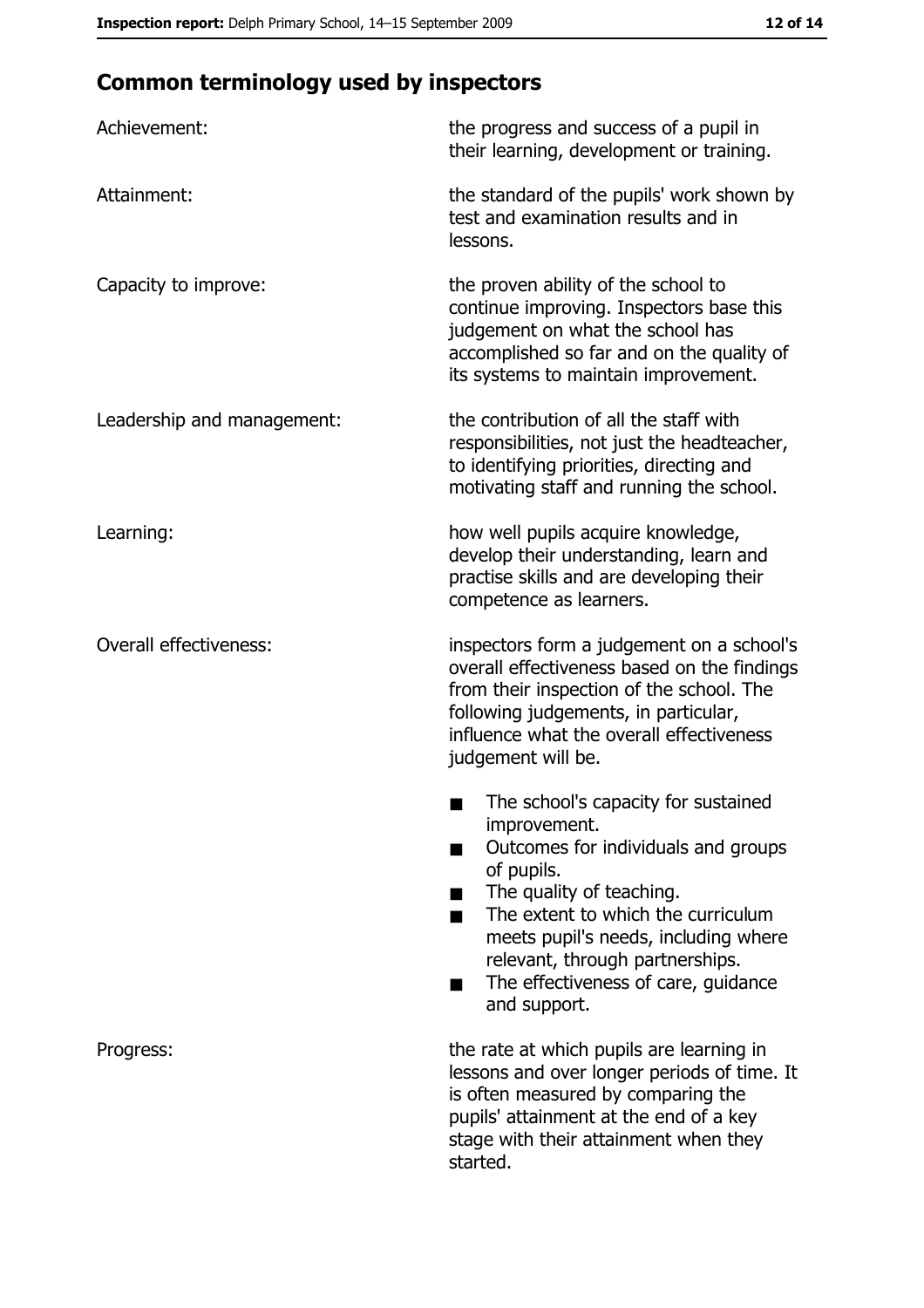This letter is provided for the school, parents and carers to share with their children. It describes Ofsted's main findings from the inspection of their school.



Inspection of Delph Primary School, Delph, OL3 5HN

Thank you for the very friendly welcome you all gave the inspectors when we visited your school. We really enjoyed our time with you and seeing you in lessons. I am pleased to tell you that the inspectors judge that you receive an outstanding standard of education. My only regret is not hearing the school band and school choir perform because I had found out how good music is in the school. It was wonderful to see how well children in the Early Years Foundation Stage coped with their first full day in school - well done everybody!

I agree with you that all the adults working in your school make lessons interesting and that if you need help you get it. You make excellent progress in your work. By Year 6 you attain standards that are high for your age. You work very hard in lessons and behave exceedingly well; you are very polite. You told me that you feel safe in school and that if a problem occurs an adult will sort it out quickly when you tell them about it. Staff certainly take excellent care of you. The school council is busy on your behalf and does a good job.

I have asked your school to involve you more in knowing how to improve your work. A number of you commented in the questionnaires you filled in for me that this is something you want to do. The other thing I have asked your school to do is to improve the opportunities for children in the Early Years Foundation Stage to play and work outside.

Keep on working hard so you can continue to play a big part in ensuring that your school continues to be so successful.